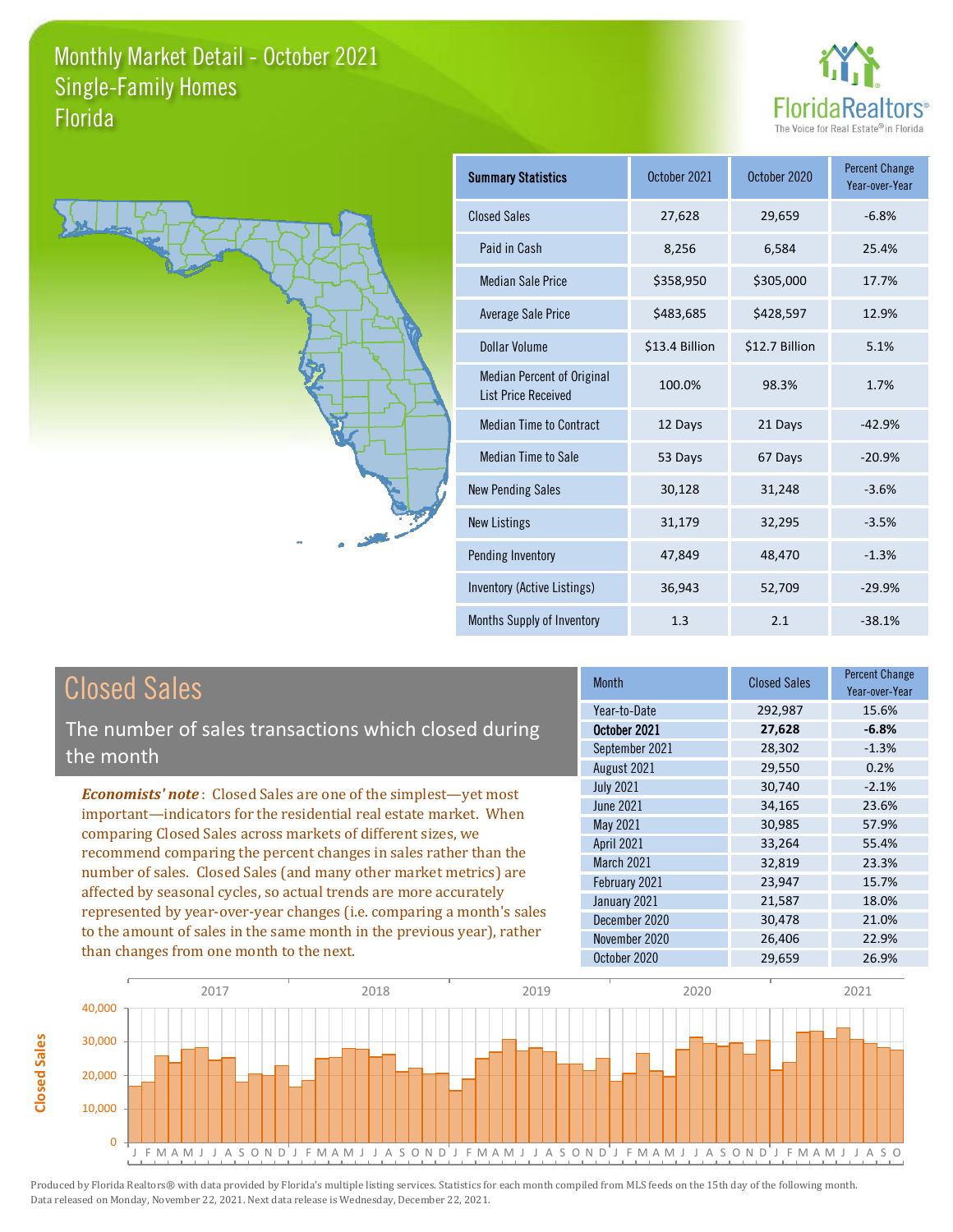

| Cash Sales                                                                     | <b>Month</b>      | <b>Cash Sales</b> | <b>Percent Change</b><br>Year-over-Year |
|--------------------------------------------------------------------------------|-------------------|-------------------|-----------------------------------------|
|                                                                                | Year-to-Date      | 86,941            | 57.8%                                   |
| The number of Closed Sales during the month in which                           | October 2021      | 8,256             | 25.4%                                   |
| buyers exclusively paid in cash                                                | September 2021    | 8,550             | 38.5%                                   |
|                                                                                | August 2021       | 9,025             | 48.3%                                   |
|                                                                                | <b>July 2021</b>  | 9,233             | 49.9%                                   |
|                                                                                | June 2021         | 10.649            | 103.2%                                  |
| <b>Economists' note:</b> Cash Sales can be a useful indicator of the extent to | May 2021          | 9,376             | 148.6%                                  |
| which investors are participating in the market. Why? Investors are            | <b>April 2021</b> | 9,896             | 150.2%                                  |
| far more likely to have the funds to purchase a home available up front,       | <b>March 2021</b> | 9.371             | 47.6%                                   |
| whereas the typical homebuyer requires a mortgage or some other                | February 2021     | 6,936             | 21.6%                                   |
| form of financing. There are, of course, many possible exceptions, so          | January 2021      | 5,649             | 11.0%                                   |
| this statistic should be interpreted with care.                                | December 2020     | 7,172             | 16.0%                                   |



## Cash Sales as a Percentage of Closed Sales

The percentage of Closed Sales during the month which were Cash Sales

*Economists' note* : This statistic is simply another way of viewing Cash Sales. The remaining percentages of Closed Sales (i.e. those not paid fully in cash) each month involved some sort of financing, such as mortgages, owner/seller financing, assumed loans, etc.

| Month            | <b>Percent of Closed</b> | <b>Percent Change</b> |
|------------------|--------------------------|-----------------------|
|                  | Sales Paid in Cash       | Year-over-Year        |
| Year-to-Date     | 29.7%                    | 36.9%                 |
| October 2021     | 29.9%                    | 34.7%                 |
| September 2021   | 30.2%                    | 40.5%                 |
| August 2021      | 30.5%                    | 48.1%                 |
| <b>July 2021</b> | 30.0%                    | 53.1%                 |
| <b>June 2021</b> | 31.2%                    | 64.2%                 |
| May 2021         | 30.3%                    | 57.8%                 |
| April 2021       | 29.7%                    | 60.5%                 |
| March 2021       | 28.6%                    | 19.7%                 |
| February 2021    | 29.0%                    | 5.1%                  |
| January 2021     | 26.2%                    | $-5.8%$               |
| December 2020    | 23.5%                    | $-4.5%$               |
| November 2020    | 22.9%                    | $-6.5%$               |
| October 2020     | 22.2%                    | $-10.5%$              |

November 2020 6,038 14.8%

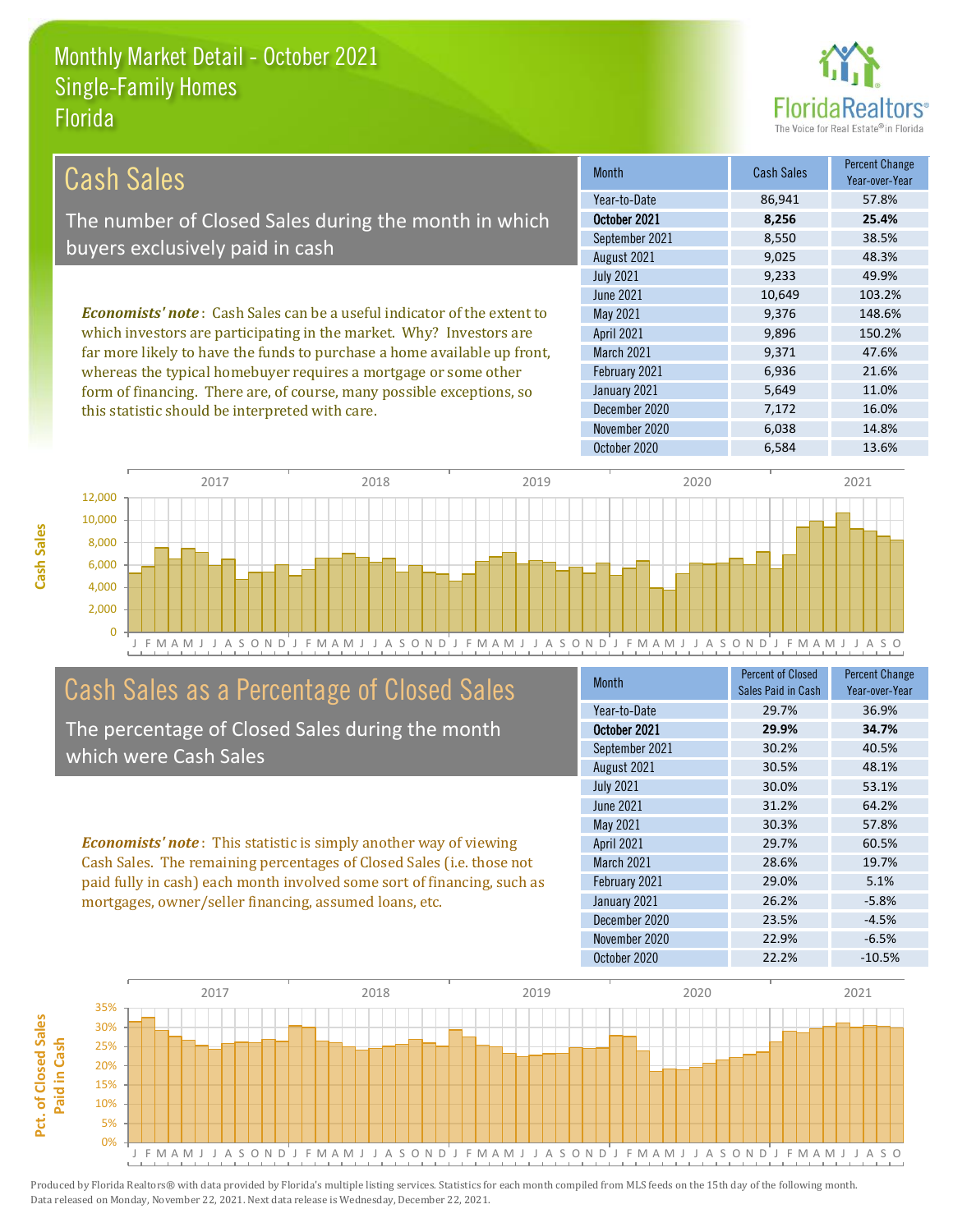the types of homes that sell can change over time.



| Median Sale Price                                                         | <b>Month</b>      | <b>Median Sale Price</b> | <b>Percent Change</b> |
|---------------------------------------------------------------------------|-------------------|--------------------------|-----------------------|
|                                                                           |                   |                          | Year-over-Year        |
|                                                                           | Year-to-Date      | \$342,000                | 20.0%                 |
| The median sale price reported for the month (i.e. 50%                    | October 2021      | \$358,950                | 17.7%                 |
| of sales were above and 50% of sales were below)                          | September 2021    | \$355,000                | 18.3%                 |
|                                                                           | August 2021       | \$354,000                | 18.0%                 |
|                                                                           | <b>July 2021</b>  | \$355,000                | 20.3%                 |
| <b>Economists' note:</b> Median Sale Price is our preferred summary       | June 2021         | \$351,000                | 24.5%                 |
| statistic for price activity because, unlike Average Sale Price, Median   | May 2021          | \$344,900                | 27.7%                 |
| Sale Price is not sensitive to high sale prices for small numbers of      | <b>April 2021</b> | \$336,525                | 22.4%                 |
| homes that may not be characteristic of the market area. Keep in mind     | March 2021        | \$327,000                | 18.9%                 |
| that median price trends over time are not always solely caused by        | February 2021     | \$314,900                | 16.6%                 |
| changes in the general value of local real estate. Median sale price only | January 2021      | \$305,000                | 15.1%                 |
| reflects the values of the homes that sold each month, and the mix of     | December 2020     | \$309,000                | 14.4%                 |
| the types of homes that sell can change over time.                        | November 2020     | \$305,000                | 14.1%                 |



### Average Sale Price

The average sale price reported for the month (i.e. total sales in dollars divided by the number of sales)

*Economists' note* : Usually, we prefer Median Sale Price over Average Sale Price as a summary statistic for home prices. However, Average Sale Price does have its uses—particularly when it is analyzed alongside the Median Sale Price. For one, the relative difference between the two statistics can provide some insight into the market for higher-end homes in an area.

| <b>Month</b>     | <b>Average Sale Price</b> | <b>Percent Change</b><br>Year-over-Year |
|------------------|---------------------------|-----------------------------------------|
| Year-to-Date     | \$500,369                 | 28.0%                                   |
| October 2021     | \$483,685                 | 12.9%                                   |
| September 2021   | \$486,101                 | 16.3%                                   |
| August 2021      | \$495,937                 | 19.7%                                   |
| <b>July 2021</b> | \$502,541                 | 22.8%                                   |
| <b>June 2021</b> | \$522,825                 | 36.0%                                   |
| May 2021         | \$521,178                 | 47.3%                                   |
| April 2021       | \$530,083                 | 46.1%                                   |
| March 2021       | \$511,243                 | 37.6%                                   |
| February 2021    | \$465,508                 | 28.7%                                   |
| January 2021     | \$454,352                 | 25.6%                                   |
| December 2020    | \$462,033                 | 29.5%                                   |
| November 2020    | \$432,768                 | 25.9%                                   |
| October 2020     | \$428,597                 | 27.2%                                   |

October 2020 **\$305,000** \$305,000 15.6%



Produced by Florida Realtors® with data provided by Florida's multiple listing services. Statistics for each month compiled from MLS feeds on the 15th day of the following month. Data released on Monday, November 22, 2021. Next data release is Wednesday, December 22, 2021.

**Average Sale Price**

**Average Sale Price**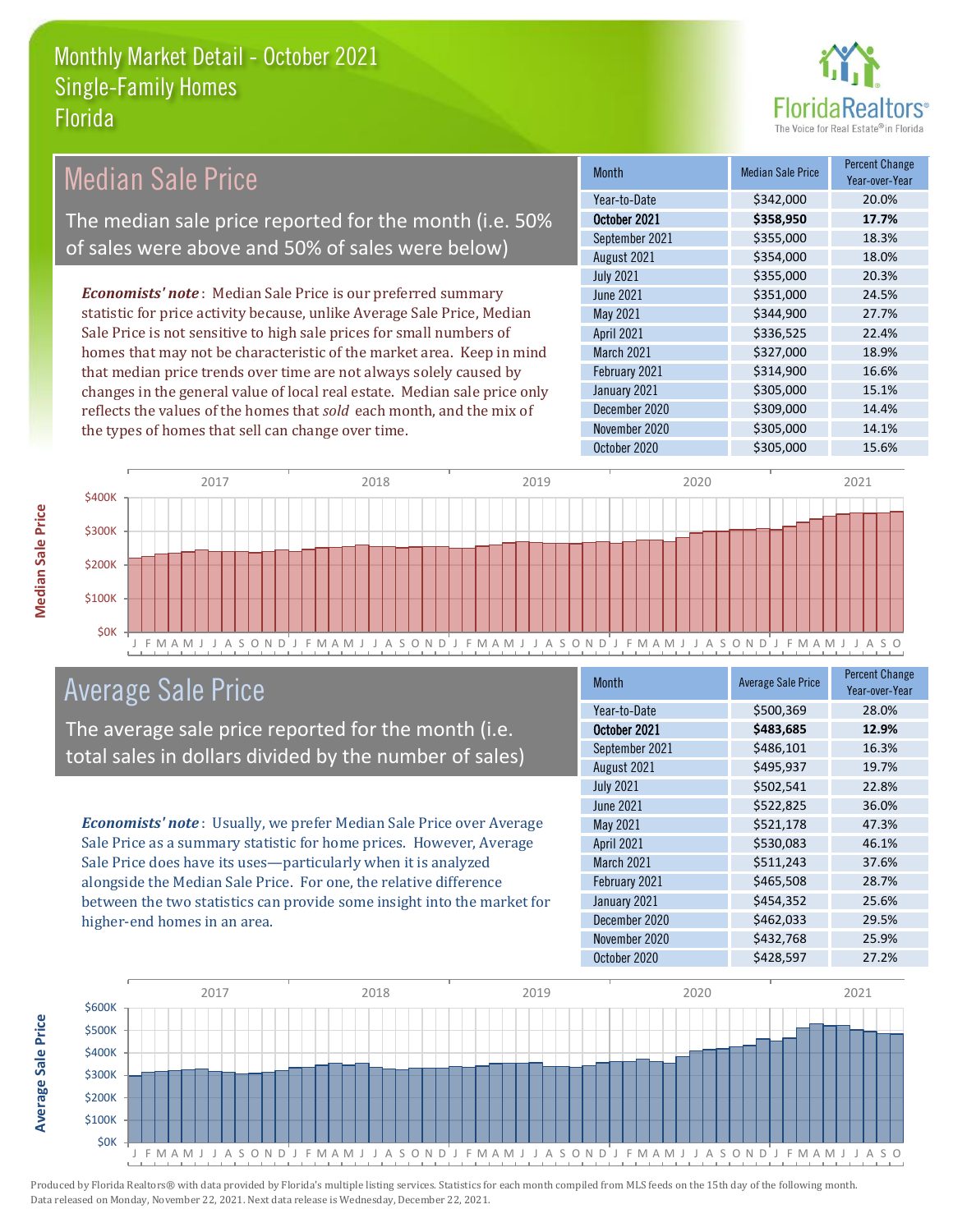

### Dollar Volume

The sum of the sale prices for all sales which closed during the month

*Economists' note* : Dollar Volume is simply the sum of all sale prices in a given time period, and can quickly be calculated by multiplying Closed Sales by Average Sale Price. It is a strong indicator of the health of the real estate industry in a market, and is of particular interest to real estate professionals, investors, analysts, and government agencies. Potential home sellers and home buyers, on the other hand, will likely be better served by paying attention to trends in the two components of Dollar Volume (i.e. sales and prices) individually.

| <b>Month</b>      | Dollar Volume   | <b>Percent Change</b><br>Year-over-Year |
|-------------------|-----------------|-----------------------------------------|
| Year-to-Date      | \$146.6 Billion | 47.9%                                   |
| October 2021      | \$13.4 Billion  | 5.1%                                    |
| September 2021    | \$13.8 Billion  | 14.8%                                   |
| August 2021       | \$14.7 Billion  | 19.9%                                   |
| <b>July 2021</b>  | \$15.4 Billion  | 20.2%                                   |
| <b>June 2021</b>  | \$17.9 Billion  | 68.1%                                   |
| May 2021          | \$16.1 Billion  | 132.6%                                  |
| <b>April 2021</b> | \$17.6 Billion  | 127.1%                                  |
| March 2021        | \$16.8 Billion  | 69.7%                                   |
| February 2021     | \$11.1 Billion  | 48.9%                                   |
| January 2021      | \$9.8 Billion   | 48.1%                                   |
| December 2020     | \$14.1 Billion  | 56.7%                                   |
| November 2020     | \$11.4 Billion  | 54.6%                                   |
| October 2020      | \$12.7 Billion  | 61.4%                                   |



## Median Percent of Original List Price Received

The median of the sale price (as a percentage of the original list price) across all properties selling during the month

*Economists' note* : The Median Percent of Original List Price Received is useful as an indicator of market recovery, since it typically rises as buyers realize that the market may be moving away from them and they need to match the selling price (or better it) in order to get a contract on the house. This is usually the last measure to indicate a market has shifted from down to up, so it is what we would call a *lagging* indicator.

| <b>Month</b>     | Med. Pct. of Orig.         | <b>Percent Change</b> |
|------------------|----------------------------|-----------------------|
|                  | <b>List Price Received</b> | Year-over-Year        |
| Year-to-Date     | 100.0%                     | 2.6%                  |
| October 2021     | 100.0%                     | 1.7%                  |
| September 2021   | 100.0%                     | 2.0%                  |
| August 2021      | 100.0%                     | 2.2%                  |
| <b>July 2021</b> | 100.0%                     | 2.6%                  |
| <b>June 2021</b> | 100.0%                     | 2.8%                  |
| May 2021         | 100.0%                     | 2.8%                  |
| April 2021       | 100.0%                     | 2.7%                  |
| March 2021       | 99.8%                      | 2.8%                  |
| February 2021    | 98.8%                      | 2.1%                  |
| January 2021     | 98.4%                      | 2.1%                  |
| December 2020    | 98.5%                      | 1.9%                  |
| November 2020    | 98.5%                      | 1.9%                  |
| October 2020     | 98.3%                      | 1.7%                  |



Produced by Florida Realtors® with data provided by Florida's multiple listing services. Statistics for each month compiled from MLS feeds on the 15th day of the following month. Data released on Monday, November 22, 2021. Next data release is Wednesday, December 22, 2021.

**Med. Pct. of Orig.** 

Med. Pct. of Orig.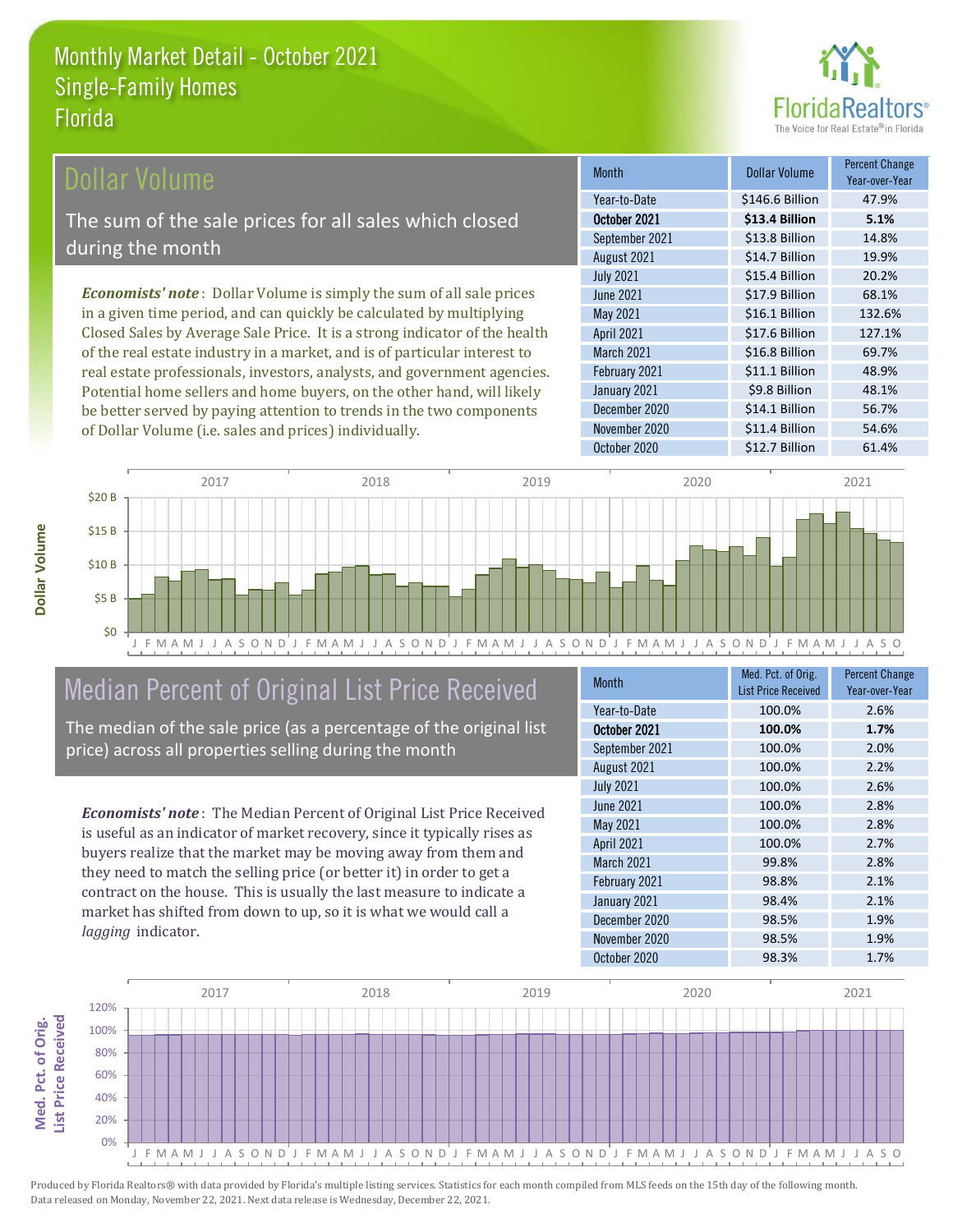

## Median Time to Contract

The median number of days between the listing date and contract date for all Closed Sales during the month

*Economists' note* : Like Time to Sale, Time to Contract is a measure of the length of the home selling process calculated for sales which closed during the month. The difference is that Time to Contract measures the number of days between the initial listing of a property and the signing of the contract which eventually led to the closing of the sale. When the gap between Median Time to Contract and Median Time to Sale grows, it is usually a sign of longer closing times and/or declining numbers of cash sales.

| <b>Month</b>     | <b>Median Time to</b><br>Contract | <b>Percent Change</b><br>Year-over-Year |
|------------------|-----------------------------------|-----------------------------------------|
| Year-to-Date     | 12 Days                           | $-64.7%$                                |
| October 2021     | 12 Days                           | $-42.9%$                                |
| September 2021   | 10 Days                           | $-56.5%$                                |
| August 2021      | 9 Days                            | $-69.0%$                                |
| <b>July 2021</b> | 9 Days                            | $-76.3%$                                |
| <b>June 2021</b> | 8 Days                            | $-81.4%$                                |
| May 2021         | 9 Days                            | $-71.9%$                                |
| April 2021       | 11 Days                           | $-60.7%$                                |
| March 2021       | 15 Days                           | $-60.5%$                                |
| February 2021    | 21 Days                           | $-57.1%$                                |
| January 2021     | 21 Days                           | $-52.3%$                                |
| December 2020    | 19 Days                           | $-51.3%$                                |
| November 2020    | 19 Days                           | $-50.0%$                                |
| October 2020     | 21 Days                           | $-47.5%$                                |



### Median Time to Sale

**Median Time to** 

**Median Time to** 

The median number of days between the listing date and closing date for all Closed Sales during the month

*Economists' note* : Time to Sale is a measure of the length of the home selling process, calculated as the number of days between the initial listing of a property and the closing of the sale. *Median* Time to Sale is the amount of time the "middle" property selling this month was on the market. That is, 50% of homes selling this month took *less* time to sell, and 50% of homes took *more* time to sell. Median Time to Sale gives a more accurate picture than Average Time to Sale, which can be skewed upward by small numbers of properties taking an abnormally long time to sell.

| <b>Month</b>     | <b>Median Time to Sale</b> | <b>Percent Change</b><br>Year-over-Year |
|------------------|----------------------------|-----------------------------------------|
| Year-to-Date     | 55 Days                    | $-29.5%$                                |
| October 2021     | 53 Days                    | $-20.9%$                                |
| September 2021   | 53 Days                    | $-22.1%$                                |
| August 2021      | 51 Days                    | $-30.1%$                                |
| <b>July 2021</b> | 51 Days                    | $-37.8%$                                |
| June 2021        | 52 Days                    | $-40.9%$                                |
| <b>May 2021</b>  | 53 Days                    | $-30.3%$                                |
| April 2021       | 55 Days                    | $-24.7%$                                |
| March 2021       | 58 Days                    | $-28.4%$                                |
| February 2021    | 67 Days                    | $-27.2%$                                |
| January 2021     | 69 Days                    | $-21.6%$                                |
| December 2020    | 65 Days                    | $-18.8%$                                |
| November 2020    | 64 Days                    | $-21.0%$                                |
| October 2020     | 67 Days                    | $-18.3%$                                |

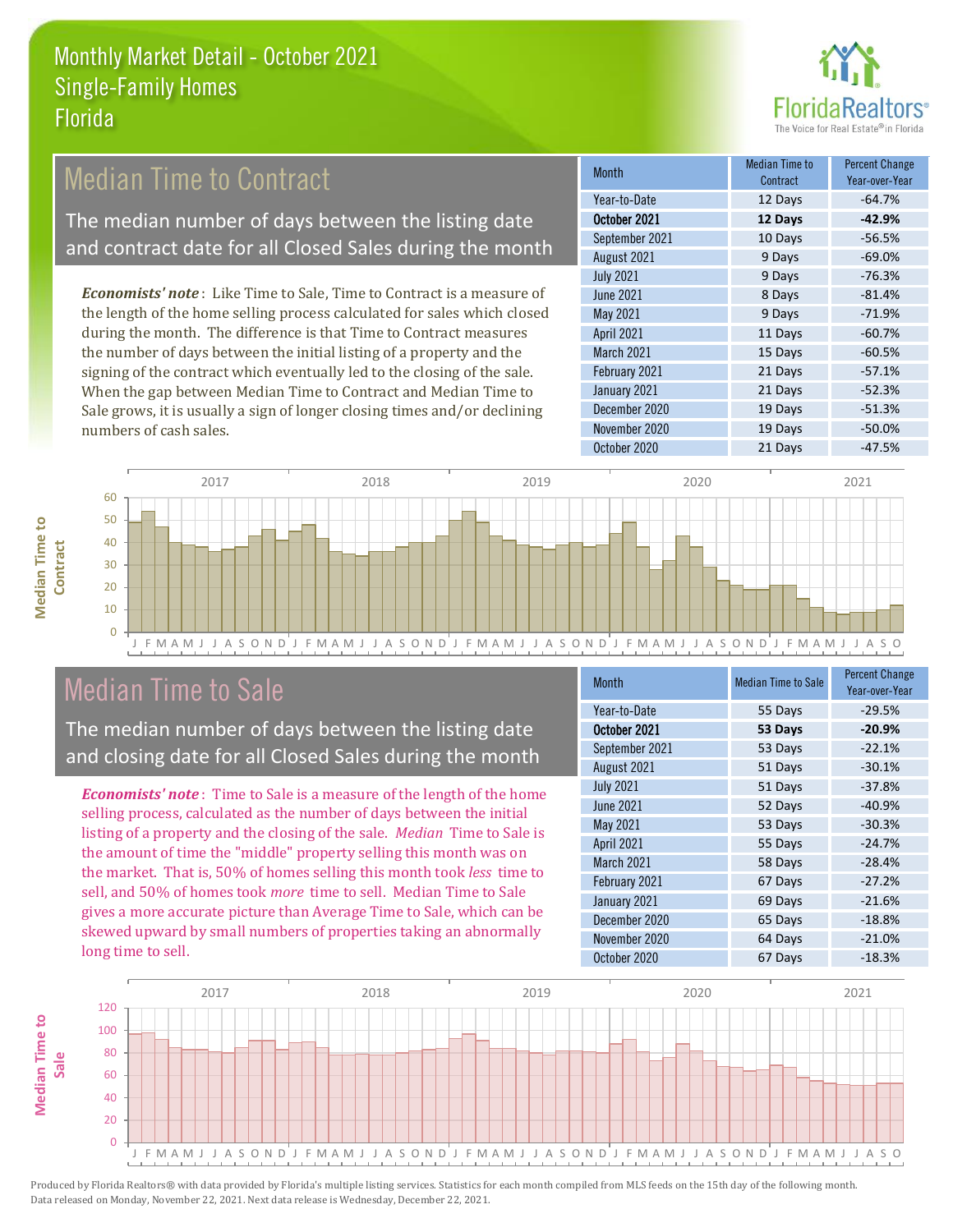

| <b>New Pending Sales</b>                                                      | <b>Month</b>      | <b>New Pending Sales</b> | <b>Percent Change</b><br>Year-over-Year |
|-------------------------------------------------------------------------------|-------------------|--------------------------|-----------------------------------------|
|                                                                               | Year-to-Date      | 316,307                  | 7.0%                                    |
| The number of listed properties that went under                               | October 2021      | 30,128                   | $-3.6%$                                 |
| contract during the month                                                     | September 2021    | 28,941                   | $-6.1%$                                 |
|                                                                               | August 2021       | 30,788                   | $-4.7%$                                 |
|                                                                               | <b>July 2021</b>  | 29,191                   | $-14.1%$                                |
| <b>Economists' note:</b> Because of the typical length of time it takes for a | June 2021         | 31,070                   | $-10.8%$                                |
| sale to close, economists consider Pending Sales to be a decent               | May 2021          | 32,670                   | 3.4%                                    |
| indicator of potential future Closed Sales. It is important to bear in        | <b>April 2021</b> | 33,560                   | 64.4%                                   |
| mind, however, that not all Pending Sales will be closed successfully.        | March 2021        | 36,025                   | 48.2%                                   |
| So, the effectiveness of Pending Sales as a future indicator of Closed        | February 2021     | 32,444                   | 10.9%                                   |
| Sales is susceptible to changes in market conditions such as the              | January 2021      | 31,490                   | 16.9%                                   |
| availability of financing for homebuyers and the inventory of                 | December 2020     | 25,426                   | 30.7%                                   |



## New Listings

**New Listings**

**Pending Sales**

Pending Sales

distressed properties for sale.

The number of properties put onto the market during the month

*Economists' note* : New Listings tend to rise in delayed response to increasing prices, so they are often seen as a lagging indicator of market health. As prices rise, potential sellers raise their estimations of value—and in the most recent cycle, rising prices have freed up many potential sellers who were previously underwater on their mortgages. Note that in our calculations, we take care to not include properties that were recently taken off the market and quickly relisted, since these are not really *new* listings.

| <b>Month</b>      | <b>New Listings</b> | <b>Percent Change</b><br>Year-over-Year |
|-------------------|---------------------|-----------------------------------------|
| Year-to-Date      | 327,545             | 8.1%                                    |
| October 2021      | 31,179              | $-3.5%$                                 |
| September 2021    | 31,346              | 2.2%                                    |
| August 2021       | 33,485              | 10.6%                                   |
| <b>July 2021</b>  | 34,835              | 12.1%                                   |
| <b>June 2021</b>  | 35,549              | 21.6%                                   |
| May 2021          | 34,298              | 10.2%                                   |
| April 2021        | 35,055              | 45.5%                                   |
| <b>March 2021</b> | 34,576              | 7.3%                                    |
| February 2021     | 28,798              | $-4.9%$                                 |
| January 2021      | 28,424              | $-10.1%$                                |
| December 2020     | 23,703              | 10.0%                                   |
| November 2020     | 25,956              | 0.3%                                    |
| October 2020      | 32,295              | 1.6%                                    |

November 2020 26,750 16.7%

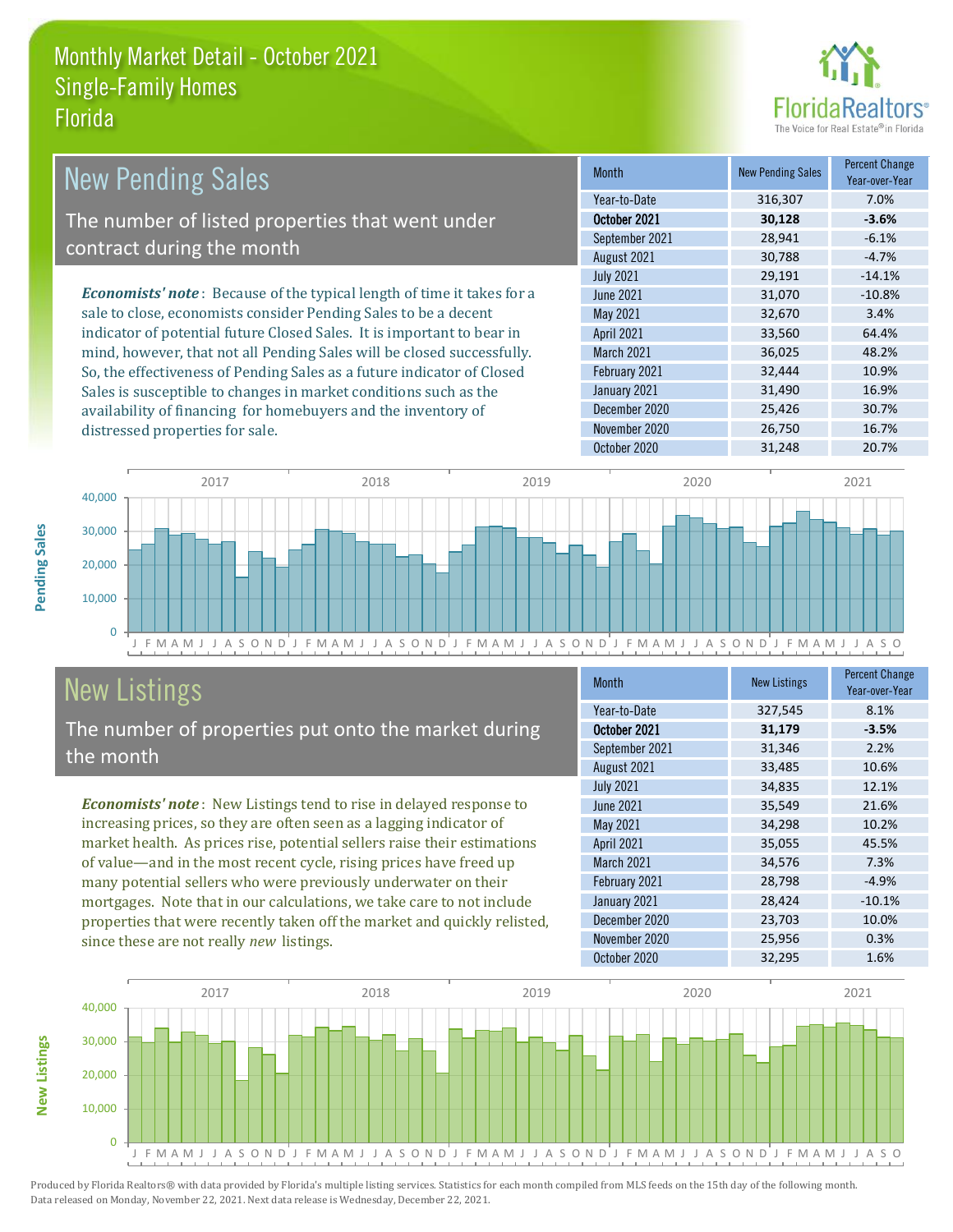

| <b>Inventory (Active Listings)</b>                   |         |                                                                                                                                                           |
|------------------------------------------------------|---------|-----------------------------------------------------------------------------------------------------------------------------------------------------------|
|                                                      | YTD (Mo |                                                                                                                                                           |
| The number of property listings active at the end of |         |                                                                                                                                                           |
| the month                                            |         |                                                                                                                                                           |
|                                                      |         | <b>Economists' note</b> : There are a number of ways to define and calculate<br>Incrembents. Our method is to simular second the mumber of sative Ustinse |

Inventory. Our method is to simply count the number of active listings on the last day of the month, and hold this number to compare with the same month the following year. Inventory rises when New Listings are outpacing the number of listings that go off-market (regardless of whether they actually sell). Likewise, it falls when New Listings aren't keeping up with the rate at which homes are going off-market.

| <b>Month</b>             | Inventory | <b>Percent Change</b><br>Year-over-Year |
|--------------------------|-----------|-----------------------------------------|
| <b>YTD (Monthly Avg)</b> | 35,026    | $-49.5%$                                |
| October 2021             | 36,943    | $-29.9%$                                |
| September 2021           | 37,781    | $-29.2%$                                |
| August 2021              | 37,482    | $-32.4%$                                |
| <b>July 2021</b>         | 36,687    | $-38.9%$                                |
| <b>June 2021</b>         | 32,835    | $-49.8%$                                |
| May 2021                 | 30,431    | $-60.3%$                                |
| <b>April 2021</b>        | 30,395    | $-63.3%$                                |
| March 2021               | 31,658    | $-62.1%$                                |
| February 2021            | 35,423    | $-56.3%$                                |
| January 2021             | 40,620    | $-51.1%$                                |
| December 2020            | 45,749    | $-44.1%$                                |
| November 2020            | 50,000    | $-41.3%$                                |
| October 2020             | 52,709    | $-39.4%$                                |



# Months Supply of Inventory

An estimate of the number of months it will take to deplete the current Inventory given recent sales rates

*Economists' note* : MSI is a useful indicator of market conditions. The benchmark for a balanced market (favoring neither buyer nor seller) is 5.5 months of inventory. Anything higher is traditionally a buyers' market, and anything lower is a sellers' market. There is no single accepted way of calculating MSI. A common method is to divide current Inventory by the most recent month's Closed Sales count, but this count is a usually poor predictor of future Closed Sales due to seasonal cycles. To eliminate seasonal effects, we use the 12-month average of monthly Closed Sales instead.

| <b>Month</b>             | <b>Months Supply</b> | <b>Percent Change</b><br>Year-over-Year |
|--------------------------|----------------------|-----------------------------------------|
| <b>YTD (Monthly Avg)</b> | 1.3                  | $-55.2%$                                |
| October 2021             | 1.3                  | $-38.1%$                                |
| September 2021           | 1.3                  | $-40.9%$                                |
| August 2021              | 1.3                  | $-43.5%$                                |
| <b>July 2021</b>         | 1.2                  | $-52.0%$                                |
| <b>June 2021</b>         | 1.1                  | $-60.7%$                                |
| May 2021                 | 1.1                  | $-66.7%$                                |
| April 2021               | 1.1                  | $-67.6%$                                |
| <b>March 2021</b>        | 1.2                  | $-64.7%$                                |
| February 2021            | 1.3                  | $-60.6%$                                |
| January 2021             | 1.6                  | $-52.9%$                                |
| December 2020            | 1.8                  | $-45.5%$                                |
| November 2020            | 2.0                  | $-42.9%$                                |
| October 2020             | 2.1                  | $-41.7%$                                |

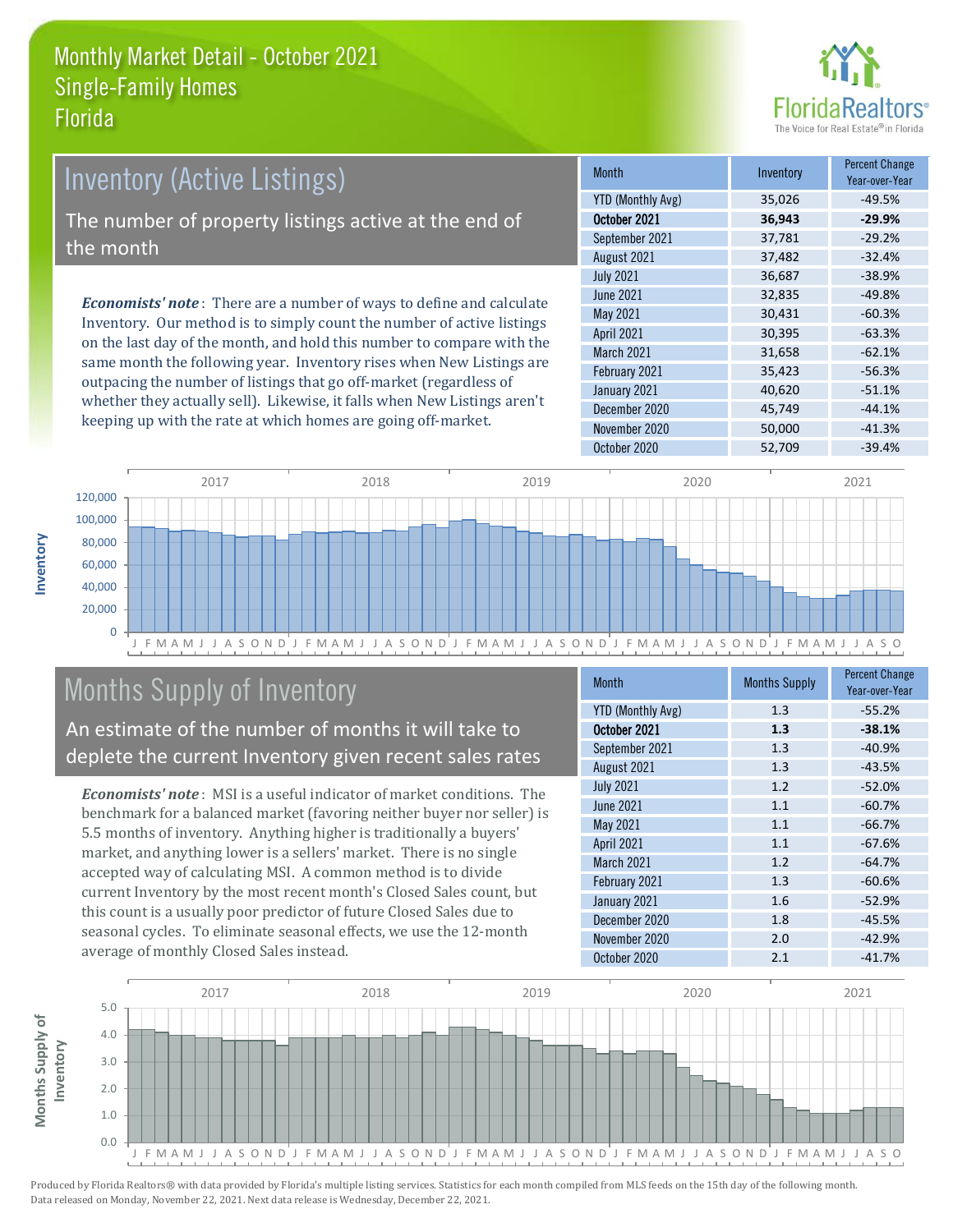

## Closed Sales by Sale Price

The number of sales transactions which closed during the month

*Economists' note:* Closed Sales are one of the simplest—yet most important—indicators for the residential real estate market. When comparing Closed Sales across markets of different sizes, we recommend comparing the percent changes in sales rather than the number of sales. Closed Sales (and many other market metrics) are affected by seasonal cycles, so actual trends are more accurately represented by year-over-year changes (i.e. comparing a month's sales to the amount of sales in the same month in the previous year), rather than changes from one month to the next.

| <b>Sale Price</b>     | <b>Closed Sales</b> | <b>Percent Change</b><br>Year-over-Year |
|-----------------------|---------------------|-----------------------------------------|
| Less than \$50,000    | 59                  | $-46.8%$                                |
| \$50,000 - \$99,999   | 213                 | $-45.7%$                                |
| $$100,000 - $149,999$ | 650                 | $-46.5%$                                |
| $$150,000 - $199,999$ | 1,602               | $-46.7%$                                |
| \$200,000 - \$249,999 | 2,697               | $-44.7%$                                |
| \$250,000 - \$299,999 | 3,996               | $-17.8%$                                |
| \$300,000 - \$399,999 | 7,323               | 16.3%                                   |
| \$400,000 - \$599,999 | 6,404               | 26.3%                                   |
| \$600,000 - \$999,999 | 3,116               | 31.6%                                   |
| \$1,000,000 or more   | 1,568               | 7.1%                                    |



# Median Time to Contract by Sale Price The median number of days between the listing date

and contract date for all Closed Sales during the month

*Economists' note* : Like Time to Sale, Time to Contract is a measure of the length of the home selling process calculated for sales which closed during the month. The difference is that Time to Contract measures the number of days between the initial listing of a property and the signing of the contract which eventually led to the closing of the sale. When the gap between Median Time to Contract and Median Time to Sale grows, it is usually a sign of longer closing times and/or declining numbers of cash sales.

| Sale Price            | <b>Median Time to</b><br>Contract | <b>Percent Change</b><br>Year-over-Year |
|-----------------------|-----------------------------------|-----------------------------------------|
| Less than \$50,000    | 12 Days                           | $-25.0%$                                |
| $$50,000 - $99,999$   | 21 Days                           | 10.5%                                   |
| $$100,000 - $149,999$ | 19 Days                           | 5.6%                                    |
| $$150,000 - $199,999$ | 12 Days                           | $-20.0%$                                |
| \$200,000 - \$249,999 | 11 Days                           | $-35.3%$                                |
| \$250,000 - \$299,999 | 10 Days                           | $-41.2%$                                |
| \$300,000 - \$399,999 | 9 Days                            | $-52.6%$                                |
| \$400,000 - \$599,999 | 12 Days                           | $-47.8%$                                |
| \$600,000 - \$999,999 | 14 Days                           | $-68.2%$                                |
| \$1,000,000 or more   | 28 Days                           | $-61.6%$                                |



**Closed Sales**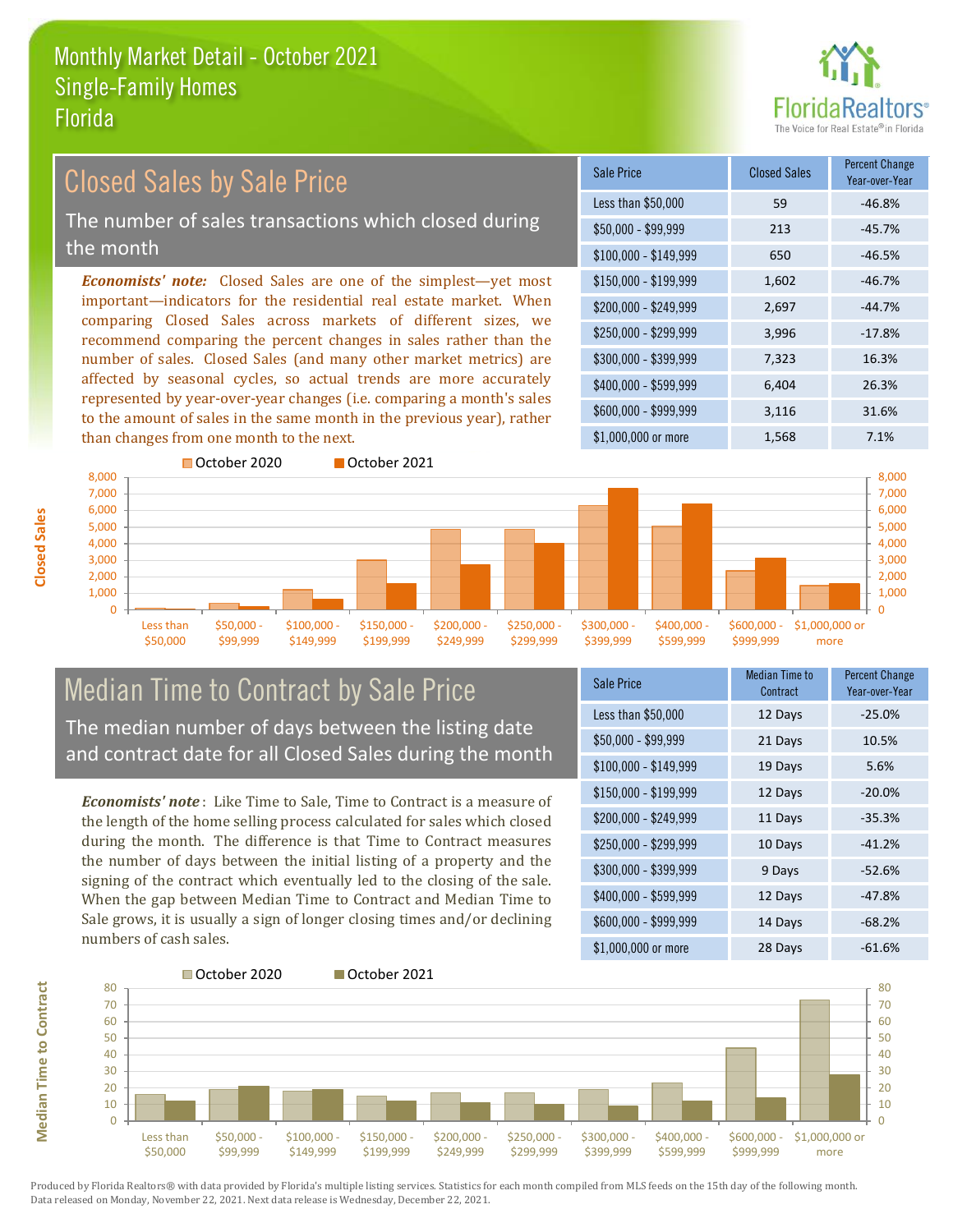

## New Listings by Initial Listing Price

The number of properties put onto the market during the month

*Economists' note:* New Listings tend to rise in delayed response to increasing prices, so they are often seen as a lagging indicator of market health. As prices rise, potential sellers raise their estimations of value—and in the most recent cycle, rising prices have freed up many potential sellers who were previously underwater on their mortgages. Note that in our calculations, we take care to not include properties that were recently taken off the market and quickly relisted, since these are not really *new* listings.

| <b>Initial Listing Price</b> | <b>New Listings</b> | <b>Percent Change</b><br>Year-over-Year |
|------------------------------|---------------------|-----------------------------------------|
| Less than \$50,000           | 44                  | $-51.6%$                                |
| \$50,000 - \$99,999          | 239                 | $-43.2%$                                |
| $$100,000 - $149,999$        | 623                 | $-48.1%$                                |
| $$150,000 - $199,999$        | 1,629               | $-48.2%$                                |
| \$200,000 - \$249,999        | 2,633               | $-46.2%$                                |
| \$250,000 - \$299,999        | 4,097               | $-24.1%$                                |
| \$300,000 - \$399,999        | 8,343               | 20.5%                                   |
| \$400,000 - \$599,999        | 7,451               | 33.7%                                   |
| \$600,000 - \$999,999        | 3,881               | 43.2%                                   |
| \$1,000,000 or more          | 2,239               | 15.5%                                   |



### Inventory by Current Listing Price The number of property listings active at the end of the month

*Economists' note* : There are a number of ways to define and calculate Inventory. Our method is to simply count the number of active listings on the last day of the month, and hold this number to compare with the same month the following year. Inventory rises when New Listings are outpacing the number of listings that go off-market (regardless of whether they actually sell). Likewise, it falls when New Listings aren't keeping up with the rate at which homes are going off-market.

| <b>Current Listing Price</b> | Inventory | Percent Change<br>Year-over-Year |
|------------------------------|-----------|----------------------------------|
| Less than \$50,000           | 57        | $-56.2%$                         |
| \$50,000 - \$99,999          | 401       | $-41.9%$                         |
| $$100,000 - $149,999$        | 926       | $-45.5%$                         |
| $$150,000 - $199,999$        | 1,758     | $-53.1%$                         |
| \$200,000 - \$249,999        | 2,416     | $-57.0%$                         |
| \$250,000 - \$299,999        | 3,659     | $-45.1%$                         |
| \$300,000 - \$399,999        | 7,742     | $-17.8%$                         |
| \$400,000 - \$599,999        | 8,150     | $-12.7%$                         |
| \$600,000 - \$999,999        | 5,679     | $-19.5%$                         |
| \$1,000,000 or more          | 6,155     | $-26.4%$                         |



Produced by Florida Realtors® with data provided by Florida's multiple listing services. Statistics for each month compiled from MLS feeds on the 15th day of the following month. Data released on Monday, November 22, 2021. Next data release is Wednesday, December 22, 2021.

**Inventory**